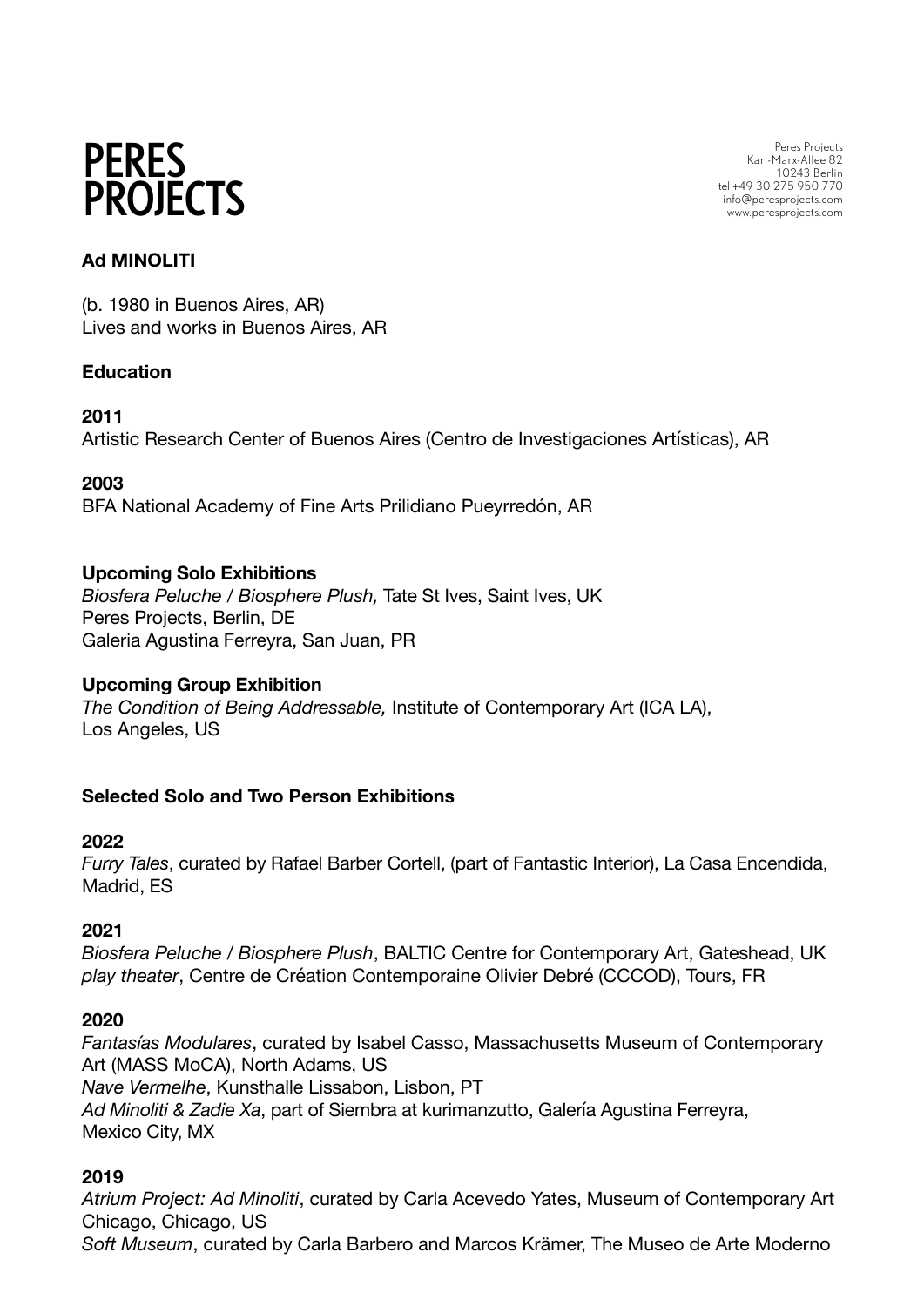Peres Projects Karl-Marx-Allee 82 10243 Berlin tel +49 30 275 950 770 info@peresprojects.com www.peresprojects.com

de Buenos Aires, Buenos Aires, AR

*Construction House*, curated by Jamilee Lacy, Hunt-Cavanagh Gallery, Providence, US *Playboard*, Galerie Crèvecœur, Paris, FR *Margins of Ten*, NOGUERAS BLANCHARD, Barcelona, ES

## **2018**

*The Feminist School of Painting*, Kadist, San Francisco, US *Dollhouse*, Peres Projects, Berlin, DE *Ad Minoliti,* 45 cbm. Kunsthalle Baden-Baden, DE

## **2017**

*PLAYPEN 4. SCL Edition*, Galería Metales Pesados Visual, Santiago de Chile, CL *G.S.F.C. 2.0 (GEOMETRICAL SCI-FI CYBORG)*, Cherry & Martin, Los Angeles, US *Oh Time Your Gilded Pages,* Disejcta Contemporary Art Center, Portland, US *Ad Minoliti,* Proyecto Fachada. Sala de Arte Público Siqueiros, México City, MX

### **2016**

*PlayHome*, Galerie Crèvecoeur, Paris, FR *Case Study Cat Houses*, Casa del Sargento, Beta-Local, San Juan, PR *Playtime*, Edel Assanti Gallery, London, UK

### **2015**

*Playpen*, Recoleta Art Center, Buenos Aire, AR *Playpen 2.0*, Diablo Rosso Gallery, Panamá, PA *CSH#14\_utopía*, Galería Agustina Ferreyra, San Juan, PR

### **2014**

*What do you call this fantasy land?*, Karen Huber Gallery, Mexico City, MX *Play G*, Big Sur Gallery, Buenos Aires, AR

## **2013**

*Paris*, Nuevo Museo Energía de Arte Contemporáneo (La Ene), Buenos Aires, AR

## **2012**

*Playroom*, Daniel Abate Gallery, Buenos Aires, AR

### **2011**

*My fantasies at the Changarrito,* Colegio San Idelfonso, Mexico City, MX *Making objects of desire*, studio performance, Casa Vecina, Mexico City, MX *Centerpieces*, Perfecta Couture, Buenos Aires, AR

## **2009**

*Pre-construction Preview,* BSM Studio Art Building, Buenos Aires, AR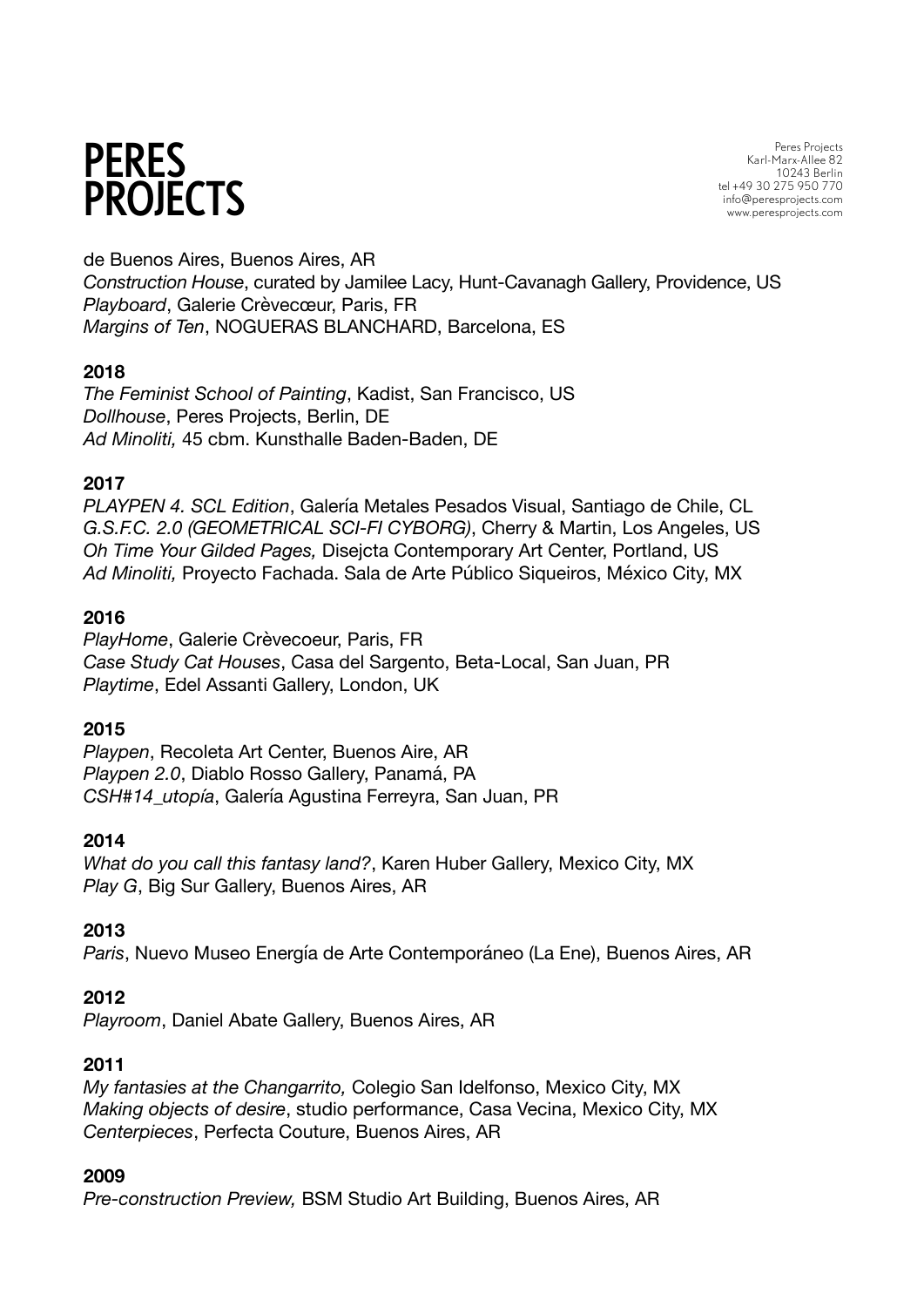Peres Projects Karl-Marx-Allee 82 10243 Berlin tel +49 30 275 950 770 info@peresprojects.com www.peresprojects.com

### **2007**

*Overfow,* Cultural Center of Spain, Buenos Aires, AR

### **2006**

*Artifcial Nature*, La Casona de los Olivera, Buenos Aires, AR

### **2005**

*No Name*, Ruth Benzacar Gallery, Buenos Aires, AR

### **2004**

*Photo Romance Novel*, Festival of Light, Berlin, DE

## **Selected Group Exhibitions**

### **2022**

*Act 1: Body en Thrall,* curated by Sarah Holdaway, Rugby Art Gallery and Museum, Rugby, UK *Where Jellyfish Come From: Ad Minoliti, Shuang Li and Liu Yin,* Antenna Space, Shanghai, CN

### **2021**

*Painting in Person. The new Collection of the CRC Foundation*, Complesso monumentale di San Francesco, Cuneo, IT *New Time: Art and Feminisms in the 21st Century,* UC Berkeley Art Museum and Pacific Film Archive (BAMPFA), Berkeley, US *Histoires d'abstraction: Le cauchemar de Greenberg*, Fondation d'entreprise Pernod Ricard, Paris, FR *Minds Rising Spirits Tuning*, curated by Defne Ayas and Natasha Ginwala, 13th Gwangju Biennial, Gwangiu, KR

### **2020**

*More, More, More,* curated by Passing Fancy (X Zhu-Nowell and Frederick Cruz Nowell), with *Elise Armani*, TANK Shanghai, Shanghai, CN *MERZBAU-GARTEN • Module II,* Kinderhook & Caracas, Berlin, DE *Olev Subbi: Landscapes from the End of Times*, curated by Àngels Miralda, Tallinn Art Hall, Tallinn, EE

### **2019**

*May You Live In Interesting Times,* curated by Ralph Rugoff, 58th International Art Exhibition of La Biennale di Venezia Venice, IT *Forget Sorrow Grass: An Archaeology of Feminine Time,* curated by Jianru Wu & Sirui Zhang, Guangdong Times Museum, Guangzhou, CN *Kiss My Genders*, Soutbank Centre, London, UK Guangdong Times Museum, Guangzhou, CN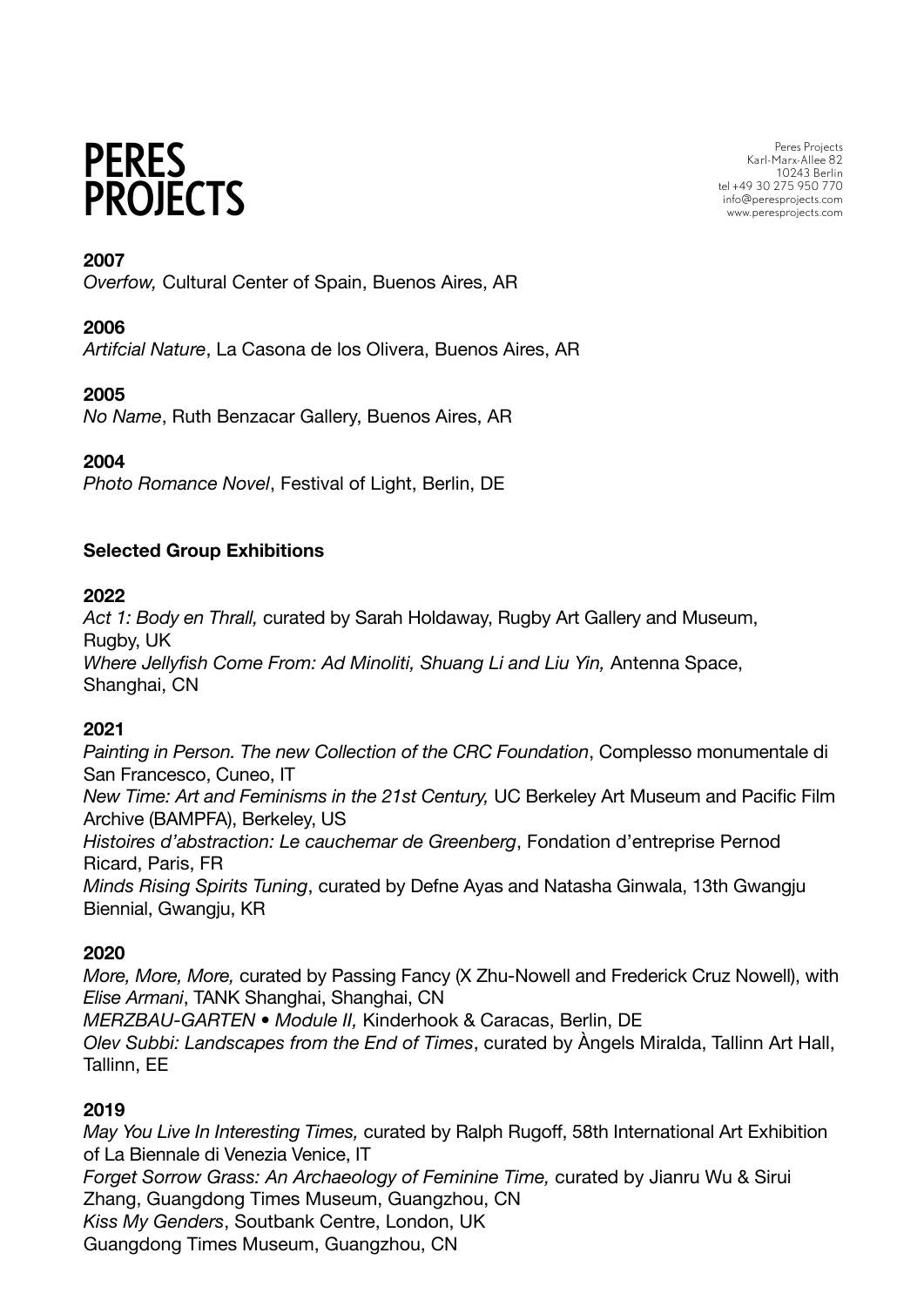Peres Projects Karl-Marx-Allee 82 10243 Berlin tel +49 30 275 950 770 info@peresprojects.com www.peresprojects.com

*Extra-Planetary Commitment*, Lítost, Prague, CZ

## **2018**

*LA CABEZA MATÓ A TODOS*, Galería Agustina Ferreyra, Mexico City, US *FRONT Triennial*, Cleveland, Ohio, US *Science Window*, Kayokoyuki Gallery, Tokyo, JP *A Break Can Be What We Are Aiming For*, curated by Irina Mutt, LA CAPELLA, Barcelona, ES

## **2017**

The Second Self, Peres Projects, Berlin, DE *O! Watt up, de Watteau et du Théâtre,* Fondation nationale des arts graphiques et plastiques, Paris, FR Café Kunsthalle, Baden Baden, DE *PintorAs*, Ruby Gallery, Buenos Aires, AR *You See Me Like A UFO*, Marcelle Joseph Projects, Ascot, UK *Rule 35,* Transfer Gallery, New York, US *Ad Minoliti | Aleksandra Domanović | DIS | Lynn Hershman Leeson | Vikky Alexander | Wang Newone*, Project Native Informant, London, UK

## **2016**

*Notes from the future: a crossbreed laborer's diary*, Frac Des Pays De La Loire, Carquefou, FR *Dreamlands: Immersive Cinema and Art, 1905–2016*, (Ways of something, by Lorna Mills), Whitney Museum of American Art, New York, US *What Matters? ¿Qué Cuenta? Was Zählt?*, Oktogon Der Hochschule Für Bildende Künste Dresden, Dresden, DE *What's The Riddle,* Pi Artworks London, London, UK *Concrete*, curated by Jaime Gili, Pullman Court, London, UK *Zootopia*, UV Study, Buenos Aires, AR *Summer Fling - The Barn Show,* Johannes Vogt Gallery, East Hampton, US *Klemm, Codega, Guzmán, Cepeda, Minoliti, Pizani, Rojas,* Fundación Federico Klemm, Buenos Aires, AR *Homo Faber: Rainbow Caravan*, Aichi Trienniale, JP *Cathedrals of Consumption,* Spinello Projects, Miami, US *Elysian Redux,* Asya Geisberg Gallery, New York, US *Otros Lugares Comunes,* IMPAKTO, Lima, PE

## **2015**

*Species*, Galerie Crèvecoeur, Paris, FR *In, out, and between,* Nube Gallery, BO *The Vault screening,* SPACES Gallery, Cleveland, US *Cookie Gate*, Ellis King Gallery, Dublin, IR *My Buenos Aires*, La Maison Rouge, Paris, FR *Mercosur 10th Biennal: Messages from a New America*, Porto Alegre, BR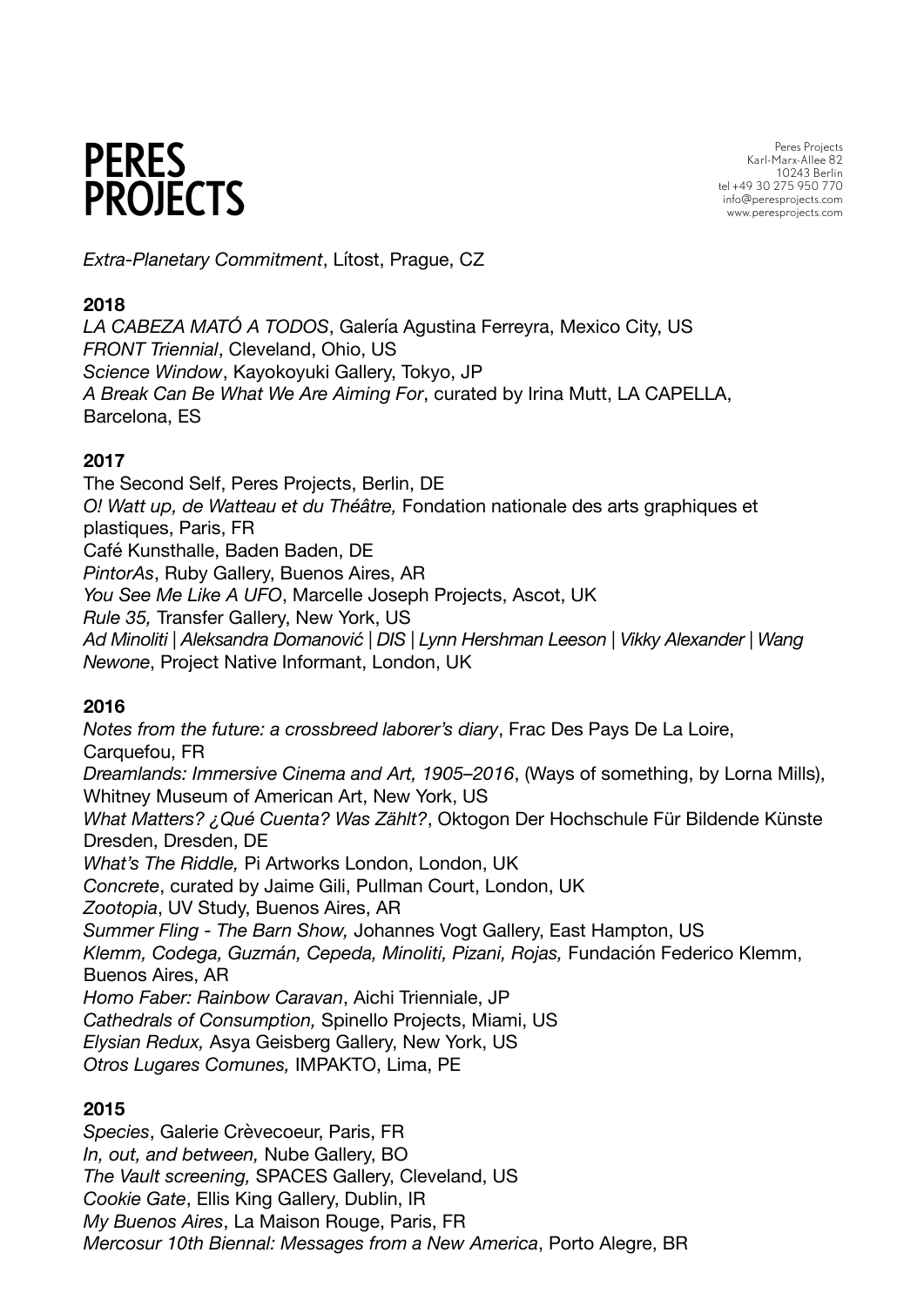Peres Projects Karl-Marx-Allee 82 10243 Berlin tel +49 30 275 950 770 info@peresprojects.com www.peresprojects.com

*Experiências Pictóricas,* Oscar Cruz Gallery, Sao Paulo, BR *Monumento,* Mite Gallery, Buenos Aires, AR *Unión de Jevas Autónomas*, Casa de Cultura Ruth Hernández Torres, San Juan, PR *V: Adriana Minoliti, Alejandra Seeber, Dolores Furtado, Elena Dahn & Marcla Sinclair,* curated by Carmen Ferreyra, Artemisa Gallery, New York, US *Sucursal / Colección La Ene & GIM*, curated by Gaby Cepeda, Sala L.M. Quesada Garland, Lima, PE *Colección La Ene*, Art Dubai, Dubai, AE *Profil perdu,* Gallery MC, New York, US *Lorna Mills: Ways of Something*, SAW Video, Ottawa, CA *Ways of something*, curated by Lorna Mills, Embassy of Canada, Berlin, DE *X+1*, Museum of Contemporary Art, Montreal, CA

## **2014**

*Rare occupations,* curated by Teresa Riccardi, Galería Gabriela Mistral, Santiago de Chile, CL *El teatro de la pintura (The Theater of Painting)*, Museo de Arte Moderno de Buenos Aires, Buenos Aires, AR *Ways of Something,* curated by Lorna Mills, TRANSFER Gallery, New York, US *Entre líneas,* Galería Agustina Ferreyra, San Juan, PR *Sucursal Museo La Ene,* Museo de Arte Latinoamericano de Buenos Aires (MALBA), Buenos Aires, AR *Click Click Click,* Whitebox Art Center, New York, US *Bellos Jueves,* Museo Nacional de Bellas Artes, Buenos Aires, AR *PintorAs,* Universidad de León and Fundación de Cultura de Cadiz, ES *ArtLima,* Galería Raquel Schwartz, PE *Apuff,* NNM.Studio, PE *SP-Arte,* Oscar Cruz Galería, Sao Paulo, BR

## **2013**

*(Des)afectos,* curated by Gaby Cepeda, Bikini Wax, Mexico City, MX *Herstory Inventory*, Oakville Galleries, Toronto, CA *PintorAs*, Magda Bellotti Gallery, Madrid, ES *Nenufares,* Mundo Dios, Mar del Plara, AR *Playpen,* Centro Cultural San Martín, Buenos Aires, AR

## **2012**

*L.E.A.,* Faena Arts Center, Buenos Aires, AR *Ultimas tendencias II,* Museo de Arte Moderno de Buenos Aires, Buenos Aires, AR *PintorAs,* La Maison de l'Argentine, Paris, FR *Function Follows Form*, curated by Aldo Chaparro Winder, Mexico City, MX *En mi ser eterno,* curated by Karen Huber, Galería 77, Mexico City, MX *2º Bataclán Internacional,* Cine Erotika Ciudadela, Mexico City, MX *Herstory Inventory,* curated by Ulrike Müller, Kunsthaus Bregenz, AT; Brooklyn Museum, New York, US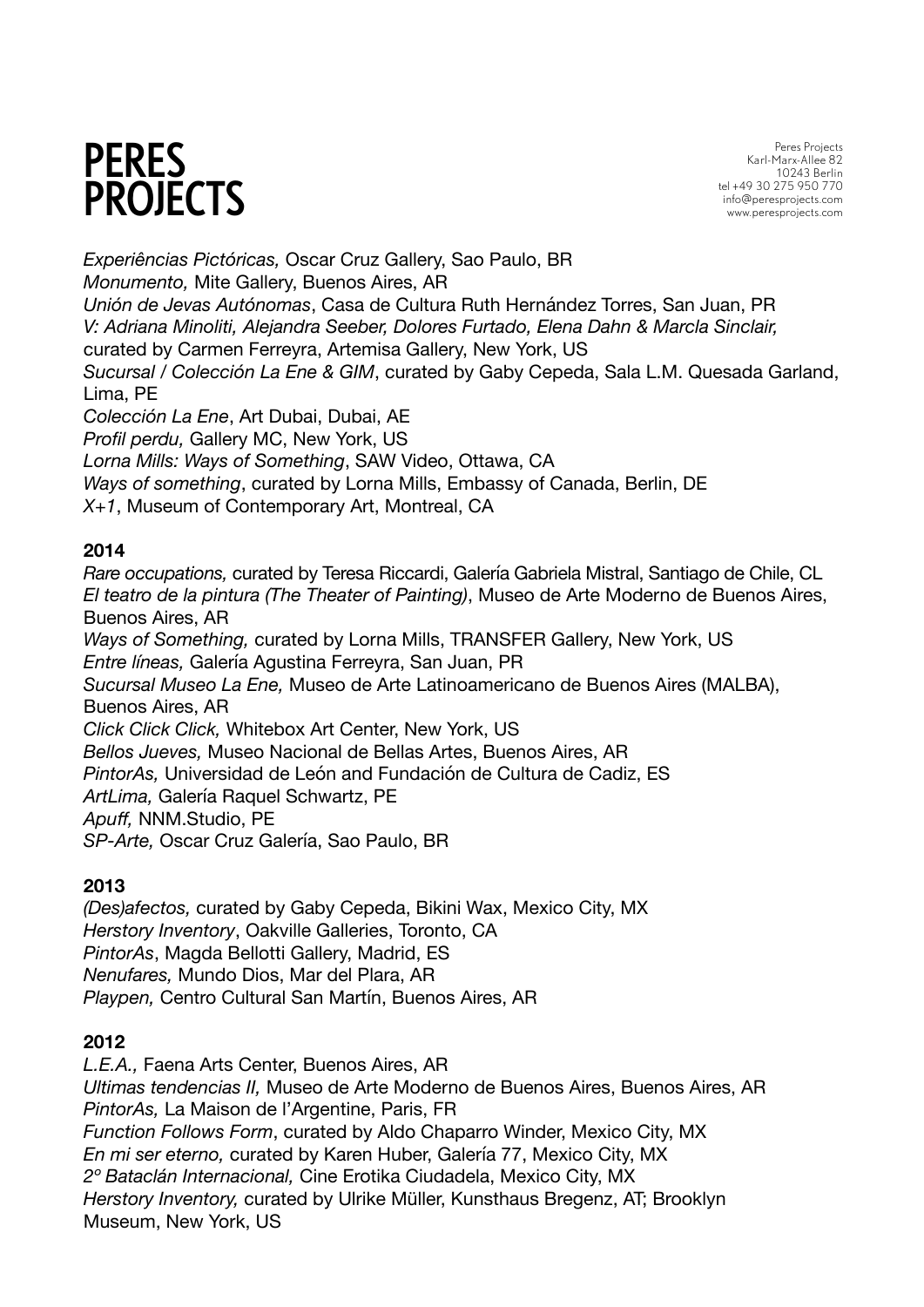Peres Projects Karl-Marx-Allee 82 10243 Berlin tel +49 30 275 950 770 info@peresprojects.com www.peresprojects.com

## **2011**

*¿Por qué pintura?,* curated by Leila Tschopp, Fondo Nacional de las Artes, Buenos Aires, AR *PintorAs*, Centro Cultural Borges, Buenos Aires, AR *Museo Performático*, curated by Liv Schulman, Museo Energía de Arte Contemporáneo, Buenos Aires, AR *Un Museo Chévere*, Museo La Ene, Medellin, CO

## **2010**

Twelve and under, Saffron Gallery, New York, US The constructive élan, Alejandra Von Hartz Gallery, Miami, US PintorAs, Museo de Arte Contemporáneo de Rosario (MACRO), Rosario, AR Figuras, MAC Cañada de Gomez, Santa Fe, AR

### **2009**

*Beloved Structure*, Alejandra Von Hartz Gallery, Miami, US *Trash,* curated by Rafael Cippolini, Fondo Nacional de las Artes, Buenos Aires, AR *Antes de la lluvia*, curated by Eva Ruderman, pinturas en el Centro Cultural Borges, Buenos Aires, AR *Re-work*, Jardín Oculto Galería, Buenos Aires, AR *Adoración a la Madonna*, Daniel Abate Galeria, Buenos Aires, AR *Shopping,* Mite Galería, Buenos Aires, AR *Mañana temprano,* curated by Ariel Mora. Salas de Arte SOSUNC, Neuquén, AR *Crudo y exquisito,* curated by Soledad Dahbar, Cultural Center of Spain, Buenos Aires, AR *Lust for life,* curated by Eva Grinstein, Buenos Aires Pavilion, Arteamericas, Miami, US, sponsored by the Buenos Aires Goverment

### **2008**

;), curated by Fernanda Laguna, VVV Gallery. Buenos Aires, AR CONVI, curated by Mónica Heller, Esteban de Alzáa and Rafael Cippolini, Museo de Arte Moderno y Alianza Francesa de Buenos Aires, Buenos Aires, AR KDA, artists collective, curated by Diana Aisenberg, Crimson Galería, Cambridge, US Solos y solas, Oficina Proyectista, Buenos Aires, AR

## **2007**

*Portela 164*, paintings in Cordón Plateado, Rosario, AR *La Casona de los Olivera*, Cultural Center Recoleta, Buenos Aires, AR *Portela 164*, Expotrastiendas, Buenos Aires, AR *Somnolencia,* in collaboration with Viviana Blanco and Paulina Silva, Galería Miranda Bosh, Buenos Aires, AR *Shangrilala*, Boquitas Pintadas, Buenos Aires, AR

## **2006**

*Portela 164*, paintings in the Centro Cultural Borges, Buenos Aires, AR *Fin de año*, Oficina Proyectista, Buenos Aires, AR *San Cristobal x 16*, with Rodrigo Vazquez, Marcelina Di Pierro, Nicolas Dominguez Nacif,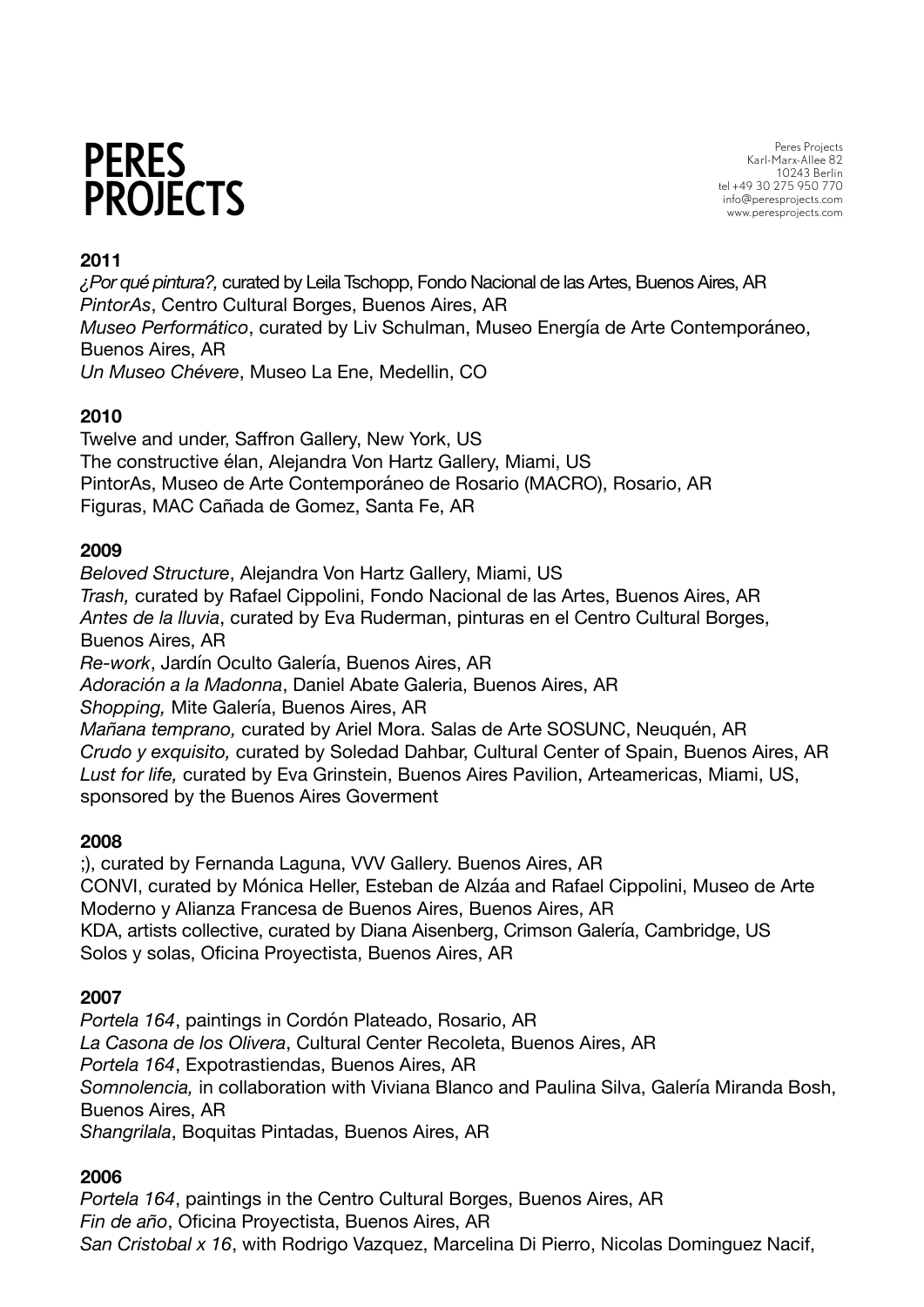Peres Projects Karl-Marx-Allee 82 10243 Berlin tel +49 30 275 950 770 info@peresprojects.com www.peresprojects.com

*Amaya Bouquet,* Diego Mur, among others, AR *KDA y Portela 164*, Centro Cultural Borges, AR Estudio Abierto Centro, installation in Correo Central, AR Casa Joven Palermo, drawing with Provisorio Permanente, among others, AR *Masiva,* Club Niceto, Buenos Aires, AR *Artechacra,* ArteBA, Buenos Aires, AR

## **2005**

*Ego trip*, Galería Appetite, Buenos Aires, AR *Artechacra.com en Periférica*, Centro Cultural Borges, Buenos Aires, AR *KDA*, organized by Diana Aisenberg, Galería Crimson, Buenos Aires, AR *Golondrina-muestra colectiva de dibujo*, Centro Cultural Alberto Rougés, Tucumán, AR *6 en 1*, Museo de Chivilcoy Pompeo Boggio, Buenos Aires, AR *Bastardo festival de video*, organized by Julia Sánchez y Marina de Caro, AR *La Recolección*, Museo de Arte Latinoamericano de Buenos Aires (MALBA) and Museo de Arte Contemporáneo de Tucumán, AR

### **2004**

*EN CAJA*, Museo de Arte Contemporáneo de Santa Fe, invited by Federico Lanzi. Bazar Artístico Itinerante Tandil 04, Casa Chango, Tandil, AR *La fotografía en la Recolección*, FADU (UBA), Buenos Aires, AR

### **2003**

*Kiosco de arte de Diana Aisenberg,* with the participation of artechacra.com, Bellas Artes, Buenos Aires, AR Dibujístico, Materia Urbana, San Telmo, AR *Collage,* Emergente party, Casa Joven, Palermo, AR

### **2002**

*Raspe y gane*, El Dorado, Buenos Aires, AR

### **2001**

*Very Important Parranda*, Teatro La Palmera, Flores, AR

### **2000**

*Muestra anual de la Cátedra de Ester Nazarián*, Belleza y Felicidad, Buenos Aires, AR *Exposición de pinturas*, dibujos y esculturas, Banco Credicoop, Rivera Indarte 112, Cordoba, AR

*Muestra de Dibujos y Pinturas,* Banco Credicoop, Rivera Indarte 112, Cordoba, AR *Exposición de Pinturas,* Salón Otoño II, Centro Cultural El Aleph, San Salvador de Jujuy, AR

### **1999**

*Muestra colectiva de pinturas*, curated by Diana Aisenberg, Centro Cultural Rojas, Buenos Aires, AR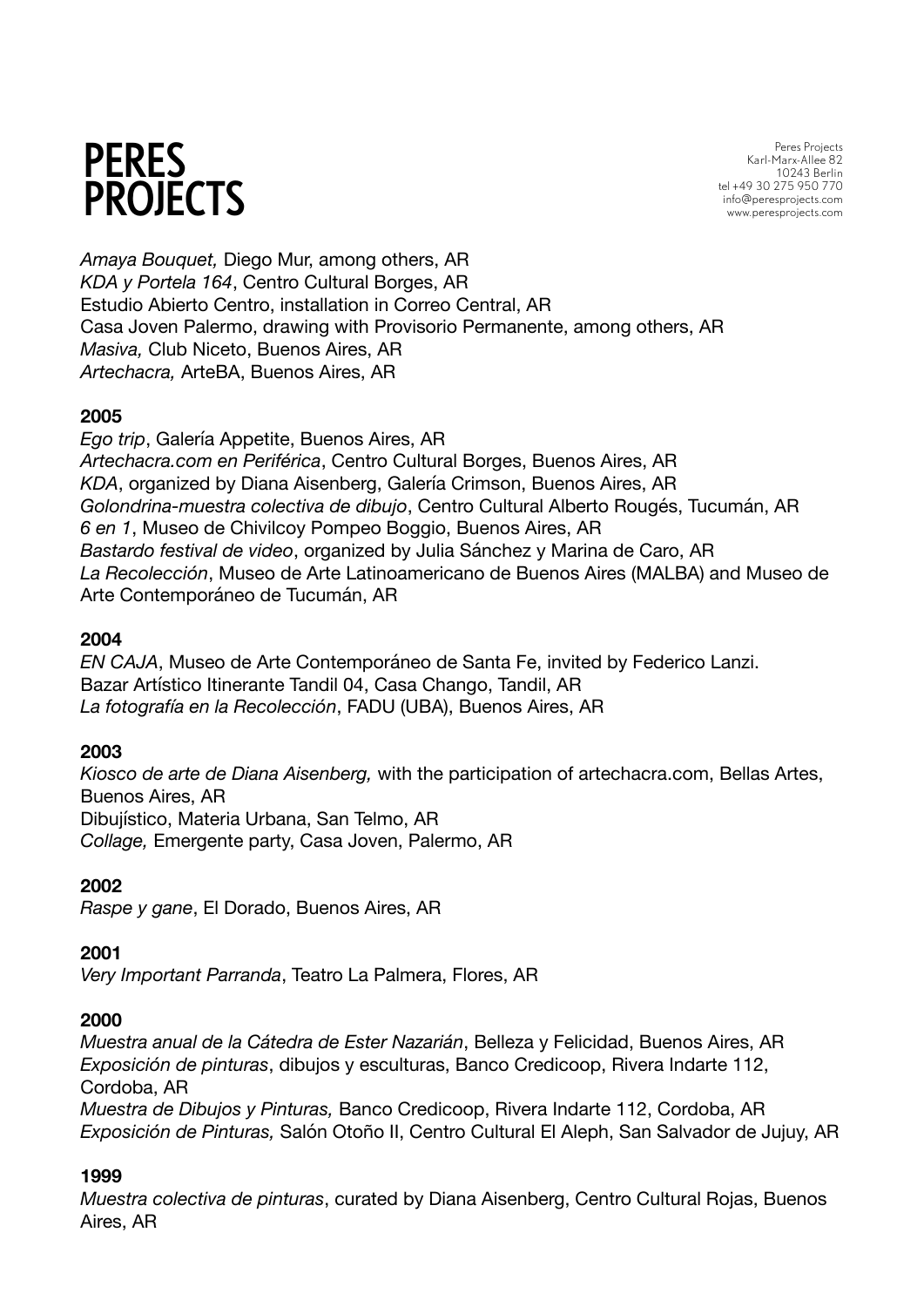Peres Projects Karl-Marx-Allee 82 10243 Berlin tel +49 30 275 950 770 info@peresprojects.com www.peresprojects.com

### **1997**

*Artefacto, ambientación*, with Julieta Dolinsky, Centro Cultural el Arlequino, AR

### **Residencies and Fellowships**

**2018** Kadist, San Francisco, US Casa Wabi, Oaxaca, MX

**2017** Gasworks, London, UK

### **2016**

Ateliers internationaux, Frac Pays De La Loire, FR Beta-Local, International Artist in Residency, San Juan, PR

**2015** Net Art Microgrants, RHIZOME.org

**2014** R.A.T., Mexico City, MX

**2013** Quebracho Inc, New York, US

**2012** L.E.A., Faena Arts Center, Buenos Aires, AR National Grant, National Fund for the Arts, AR

### **2011**

FONCA CONACULTA Exchange Program Mexico-Argentina. Mobility grant to México from the Secretariat of Culture of Argentina.

### **2009-2010**

Study grant in El Centro de Investigaciones Artísticas, Buenos Aires

### **2008**

Selected to participate in the third edition of RIAA (Residencia Internacional de Artistas), AR

### **2007**

Línea Creadores Subsidy Metropolitan Fund for the Arts, Centro Cultural Rojas, AR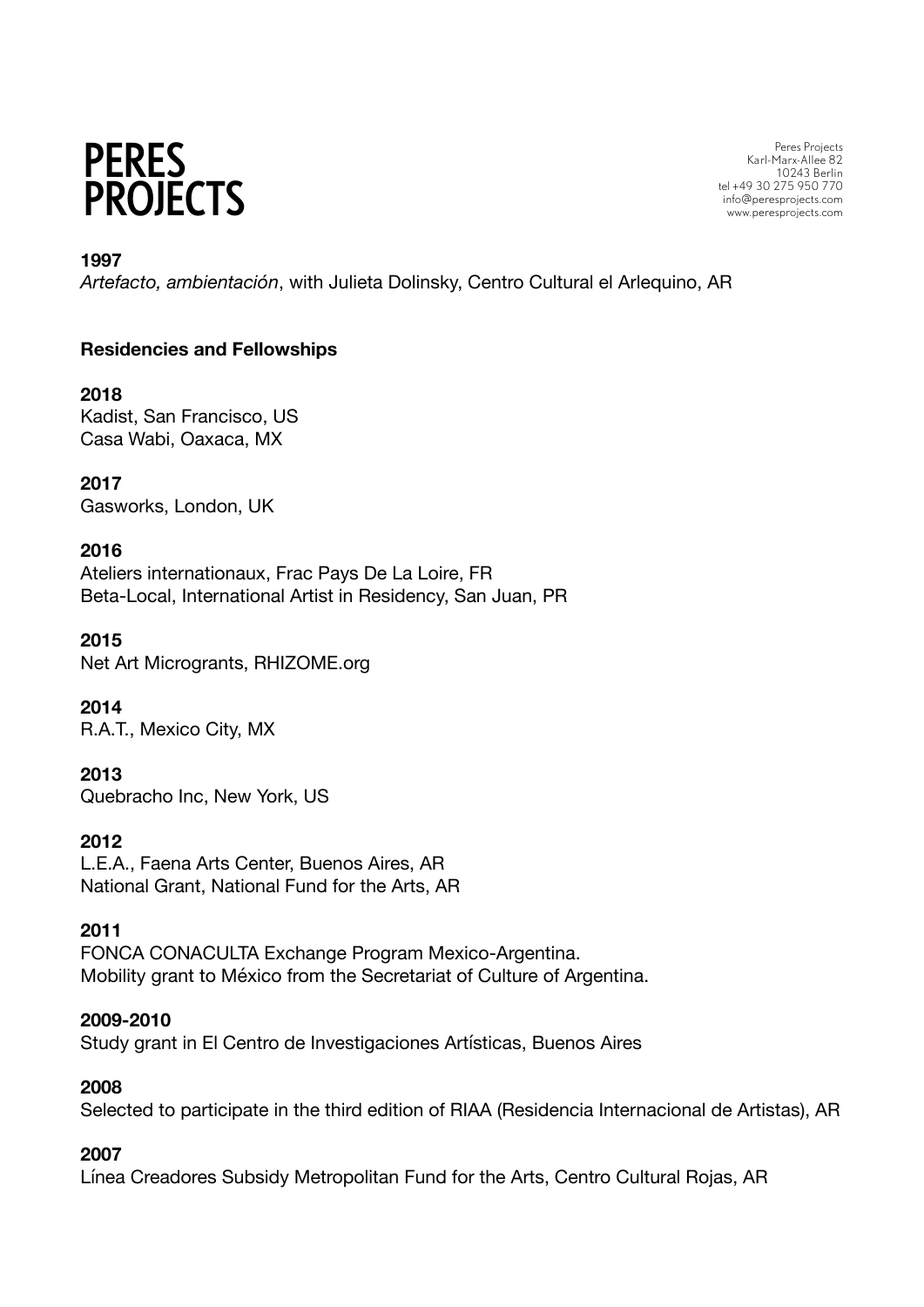Peres Projects Karl-Marx-Allee 82 10243 Berlin tel +49 30 275 950 770 info@peresprojects.com www.peresprojects.com

### **Awards**

### **2017**

12° National Contest UADE Art Institute, Buenos Aires, 2nd Prize Acquisition.

## **2015**

XIII Premio Nacional de Pintura Banco Central 2015 The illy Sustain Art Prize Arco, for Solo Projects: Focus Latinamerica. (shortlisted)

## **2013**

Acquisition Prize at the Arcos Dorados Latin American Painting Competition Braque Award, Universidad Nacional de Tres de Febrero Museum. Biennal MBA/MAC Bahía Blanca, 1st Place Acquisition. Equality Programme, Cultural Ministry of Argentina, 1st Prize Acquisition

## **2012**

XV KLEMM prize, 2nd Place, Federico J. Klemm Foundation, Buenos Aires, AR National Salon of Rosario, Museo Castagnino, AR

**2011**

XV KLEMM Prize, Federico J. Klemm Foundation, Buenos Aires, AR

## **2009**

Auction – Selection, MOLAA Awards, Museum of Latin American Art, Miami, US

## **2008**

National Salon of Rosario, Castagnino Museum, Rosario, AR

### **2007**

National Salon of Installation - Selection, Palias de Glace, AR

### **2006**

Proyecto A Contest – Selection, curated by Patricia Rizzo

## **2004**

CURRÍCULUM CERO – 1st Prize, Galería Ruth Benzacar. Proyecto A Contest – Selection, curated by Patricia Rizzo

### **2003**

Proyecto A Contest – Selection, curated by Patricia Rizzo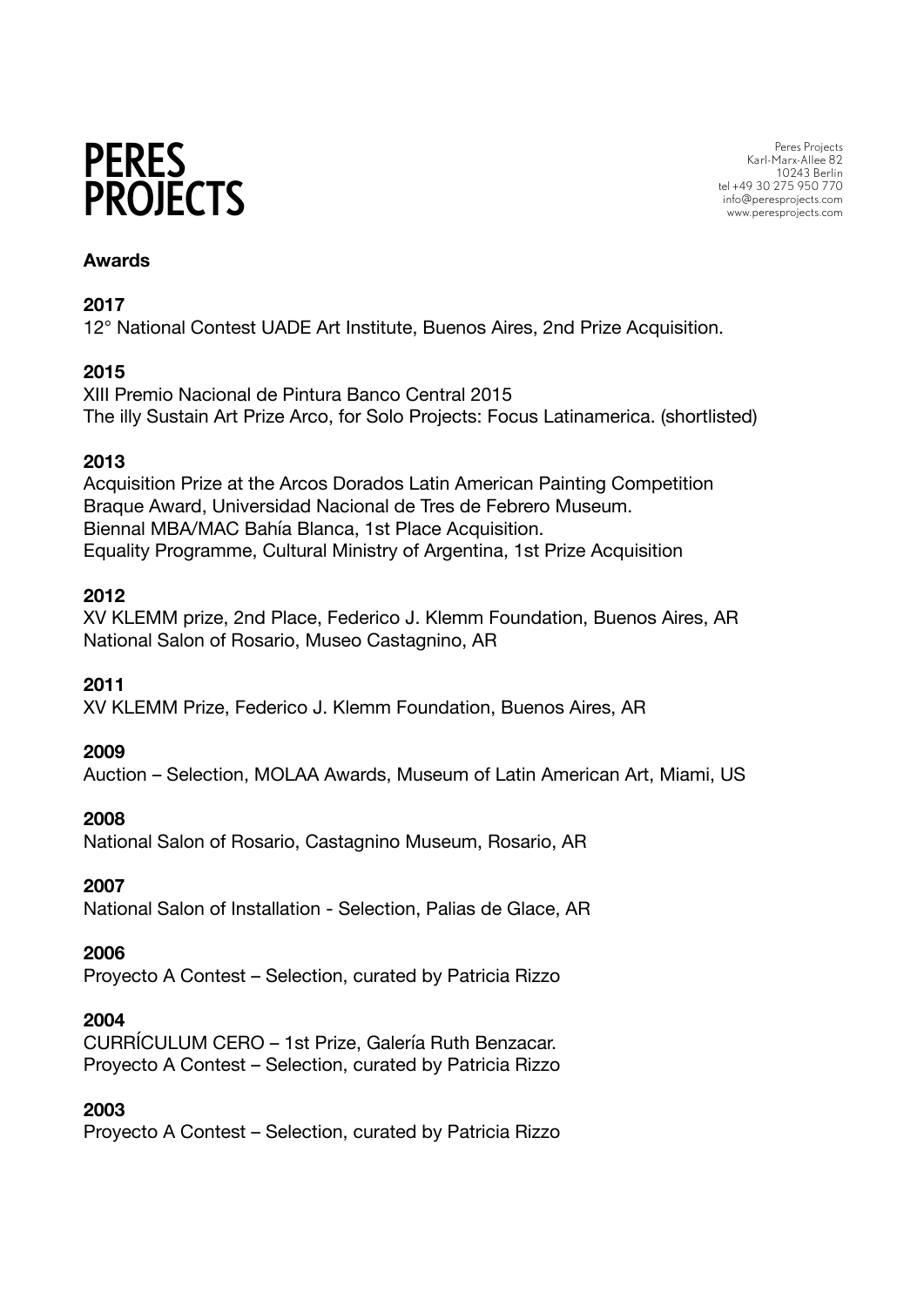

## **Collections**

Museo de Arte Moderno de Buenos Aires (MAMBA), Buenos Aires, AR The Solomon R. Guggenheim Museum, New York, US FRAC des Pays de la Loire, Carquefou, FR Centre National des Arts Plastiques (CNAP), Paris, FR Kadist Foundation, San Francisco, US Fondation Louis Vuitton, Paris, FR FRAC Normandie Caen, Caen, FR Pérez Art Museum Miami, Miami, US

### **Selected Publications**

### **2022**

*Prime: Art's Next Generation*, London: Phaidon, 2022

### **2021**

Silva, Luís, *FANTASIANXS*, Lisbon: Kunsthalle Lissabon, 2021 Ayas, Defne, Ginwala, Natasha and Winder, Jill, *13th Gwangju Biennale: Stronger than Bone*, Gwangju: Gwangju Biennale Foundation; Berlin: Archive Books, 2021

### **2019**

Barbero, Carla and Krämer, Marcos, *Ad Minoliti: Museo peluche*, Buenos Aires Museo de Arte Moderno de Buenos Aires 2019 Al-Kadhi, Amrou, *Kiss My Genders*, London: Hayward Publishing, 2019 Margutti, Flavia Fossa, *May You Live in Interesting Times*, Biennale Arte 2019, Venice: Venice La Biennale di Venezia 2019

## **2018**

Martínez, Chus, Lammer, Elise and Lleó, Rosa (eds.), *What is going to happen is not the future but what we are going to do*, Rome: Nero Publications 2018

### **2014**

Müller, Ulrike, *Herstory Inventory: 100 Feminist Drawings by 100 Artists*, New York: Dancing Foxes Press 2014

Bligh, Rebecca and Hedges, James Woodbridge, *Ad Minoliti, Living The Future*, Issue 1, February 2014

## **2013**

Minoliti, Ad, *Play G*, Big Sur, No. 2, Buenos Aires: Big Sur 2013 Perlongher, Néstor, Prosa Plebeya, Buenos Aires: Editorial Excursiones 2013

### **2012**

Iglesias, Claudio (ed.), *Tipos de espacio y expansividad emocional*, Mexico:

Peres Projects Karl-Marx-Allee 82 10243 Berlin tel +49 30 275 950 770 info@peresprojects.com www.peresprojects.com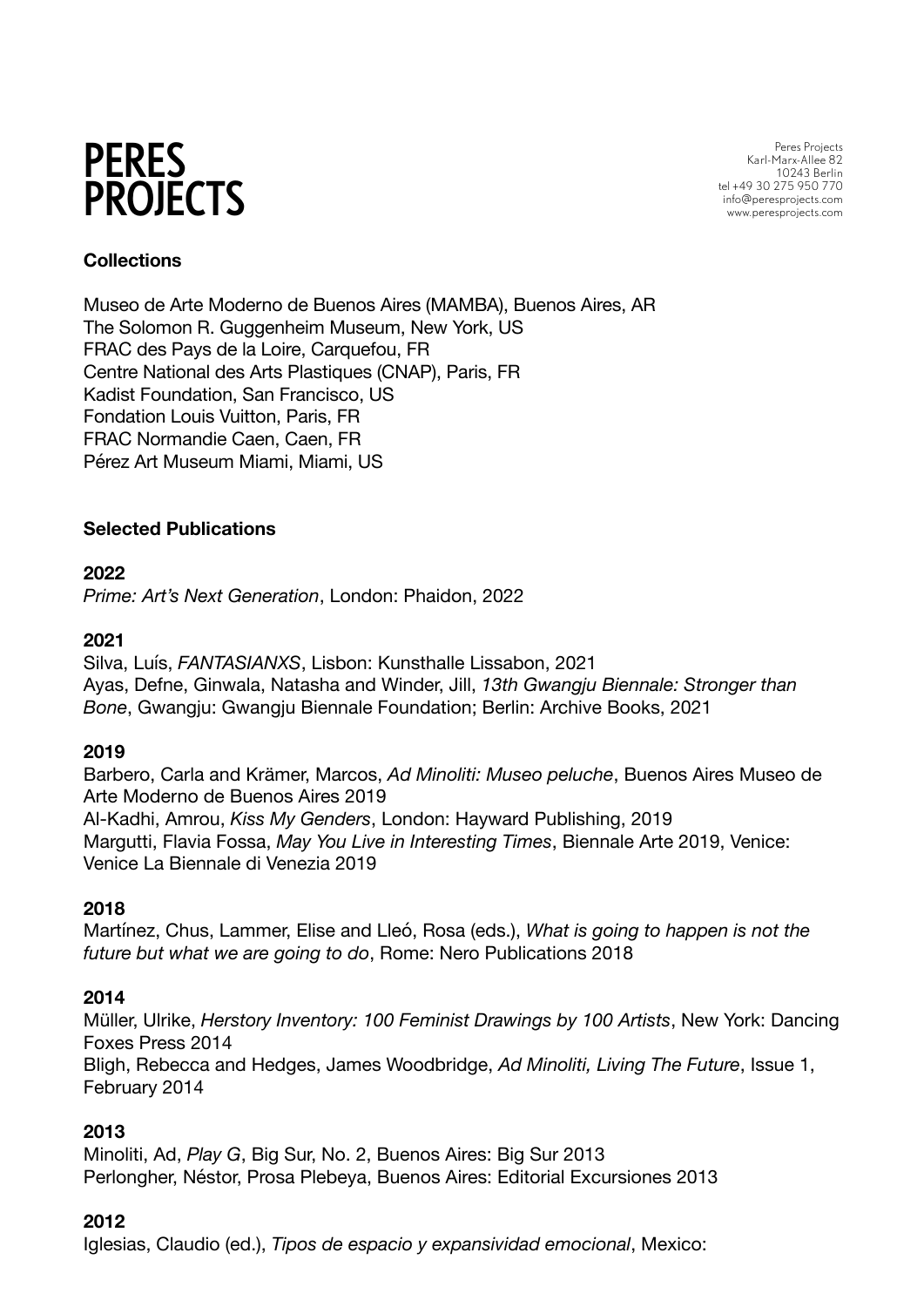

Peres Projects Karl-Marx-Allee 82 10243 Berlin tel +49 30 275 950 770 info@peresprojects.com www.peresprojects.com

Caritafeliz 2012

### **2011**

*Un Museo Chévere*, Buenos Aires: La Ene - Nuevo Museo Energía de Arte Contemporáneo, 2011

### **2010**

Bruzzone, Gustavo (ed.), *Es como si siempre hubiera estado ahí, romana, revistas de artes visuales*, no. 101, June-July 2010

### **2008**

CONVI videolinks project, by Mónica Heller

### **2006**

Romano, Verónica, *3ª año Verónica Pérez Arango - Adriana Minoliti,* 2obras, no.7, November 2006 Cippolini, Rafael (ed.), *La historia del arte es el banquete principal, romana, revistas de artes visuales,* Poéticas Contemporáneas (II), no. 60, May 2006 Crudo Ediciones, by Martin Legón

### **Selected Bibliography**

### **2022**

Braidwood Ella, *The Argentine artist breaking barriers with 'nonbinary geometry' – and furries,* The Guardian, May 16, 2022 Gómez, Albert, *'Furries' para una infancia 'queer'*, Coolt, March 15, 2022 Lavrador, Judicaël, *Peinture contemporaine La nouvelle folie de l'abstraction,* Beaux Arts Magazine, number 452, February 2022

### **2021**

Huret,Marie, *L'artiste Ad Minoliti installe son "théâtre bienveillant" et féministe à Tours*, Madame Figaro, December 3, 2021 Fox, Genevieve, *Ten amazing UK escapes for art-lovers,* The Guardian, October 10, 2021 McCeney, Jesse, *Ad Minoliti: Outer Space for Everyone*, Metal Magazine, September 27, 2021 Lloyd-Smith, Harriet, *Celebrating the female artists of contemporary Latin America*, Wallpaper, March 8, 2021

### **2020**

Doran, Kerry, *Ad Minoliti*, Artforum, vol. 58, no. 7, March 2020 Abbott, Katherine, *'Cartoon' has new meaning in carnival exhibition at Mass MoCA, The Berkshire Eagle*, January 30, 2020 Fernandez, Mariana, *Ad Minoliti Riffs on the Visual Language of Kid's Books in Her Otherworldly Installations*, Observer, January 27, 2020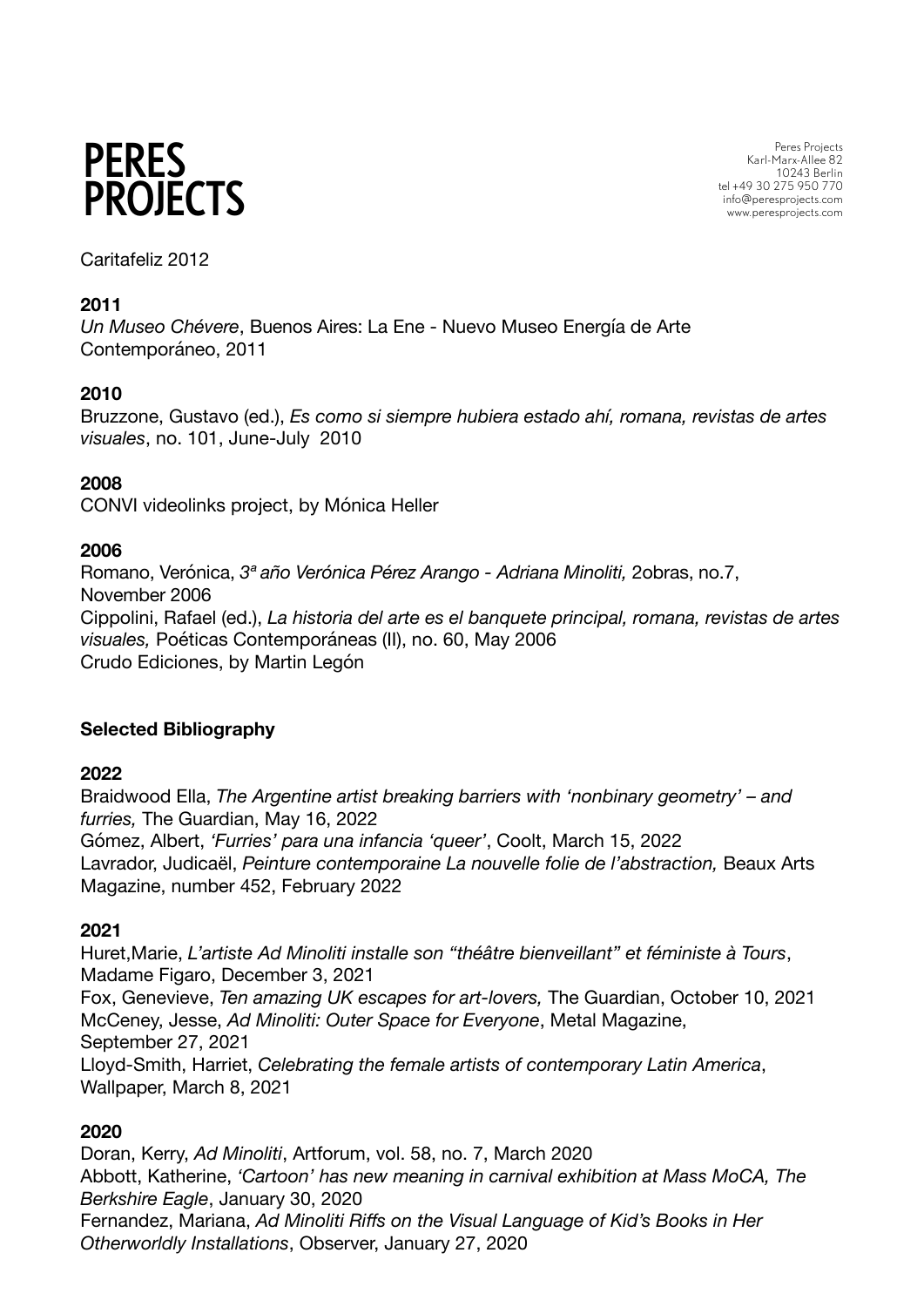Peres Projects Karl-Marx-Allee 82 10243 Berlin tel +49 30 275 950 770 info@peresprojects.com www.peresprojects.com

## **2019**

Parajó, Marcelo, *Ad Minoliti redefine los opuestos y las jerarquías desde un gran espacio de juego*, Perfil, November 1, 2019

Steinman, Pablo, *Museo Peluche: La muestra que hay que visitar*, Marie Claire Argentina, 31 October, 2019

Chatruc, Celina, *De sala de exhibición a espacio de juegos: Minoliti abre "Museo peluche" en el Moderno,* La Nacion, October 30, 2019

Davis, Ben, *Venice Biennale in Pictures: See Work by Every Artist in the Giardini Section of the Sprawling 2019 Exhibition*, Artnet News, May 9, 2019

Chatruc, Celina, *Ad Minoliti, más allá de las fronteras*, La Nacion, April 28, 2019 Greaney, Patrick, *Ad Minoliti*, Artforum, vol. 57, no. 7, March 2019

Moffitt, Evan, *Artist Ad Minoliti Imagines the Feminist Future of Space Exploration*, Frieze, February 25, 2019

## **2018**

Wilson, Emily, *A Feminist Workshop on How to Paint Anatomy and Nudes*, Hyperallergic, November 15, 2018

Butler, Thomas, *Ad Minoliti,* L'Officiel Art International, Issue 27, October 2018 Dos Santos, Charlotte, *Ad Minoliti,* contemporary art society, June 26, 2018 *On the Rise: Ad Minoliti*, Artsy, April 30, 2018

Dambrot, Shana Nys, *Ad Minoliti at Cherry and Martin, Los Angles*, January 9, 2018

## **2017**

Pagel, David, *Your invitation to dreamland awaits at Ad Minoliti's exhibition at Cherry and Martin Gallery*, Los Angeles Times, September 20, 2017

*'G.S.F.C. 2.0 (Geometrical Sci-Fi Cyborg)' at Cherry & Martin, Los Angeles,* Blouin ARTINFO, August 22, 2017

Cuello, Nicolás, *Yes to the future: Feminism as a Tender Utopia*, The Late Shift, August 21, 2017

Boucher, Brian, *A First Glimpse at the FRONT Triennial, Cleveland's Bold Play to Forge the Next documenta*, Artnet News, July 19, 2017

## **2016**

Dupuis, Dorothée, *Refusing Salvation,* Terremoto, November 7, 2016 *Portfolio by Ad Minoliti,* BOMB Magazine, April 11, 2016 Davie, William, *Gender in the Digital Age*, Aesthetica, March 29, 2016 Westall, Mark, *Ad Minoliti: PLAYTIME*, FAD Magazine, March 14, 2016 *Queer & Modernism in London,* Artichoke Magazine, Issue 54, March 2016 Basciano, Oliver, *This week's exhibitions*, The Guardian, March, 2016 Cepeda, Gaby, Artist Profile: Ad Minoliti, Rhizome, February 23, 2016

## **2015**

*PlayPen 2.0*, Terremoto, November 29, 2015 Gigena, Daniel, *La pintura tiene premio,* La Nación, November 5, 2015 Sotillo, Irlanda, *Las figuras discursivas de la artista Adriana Minoliti,* La Prensa,